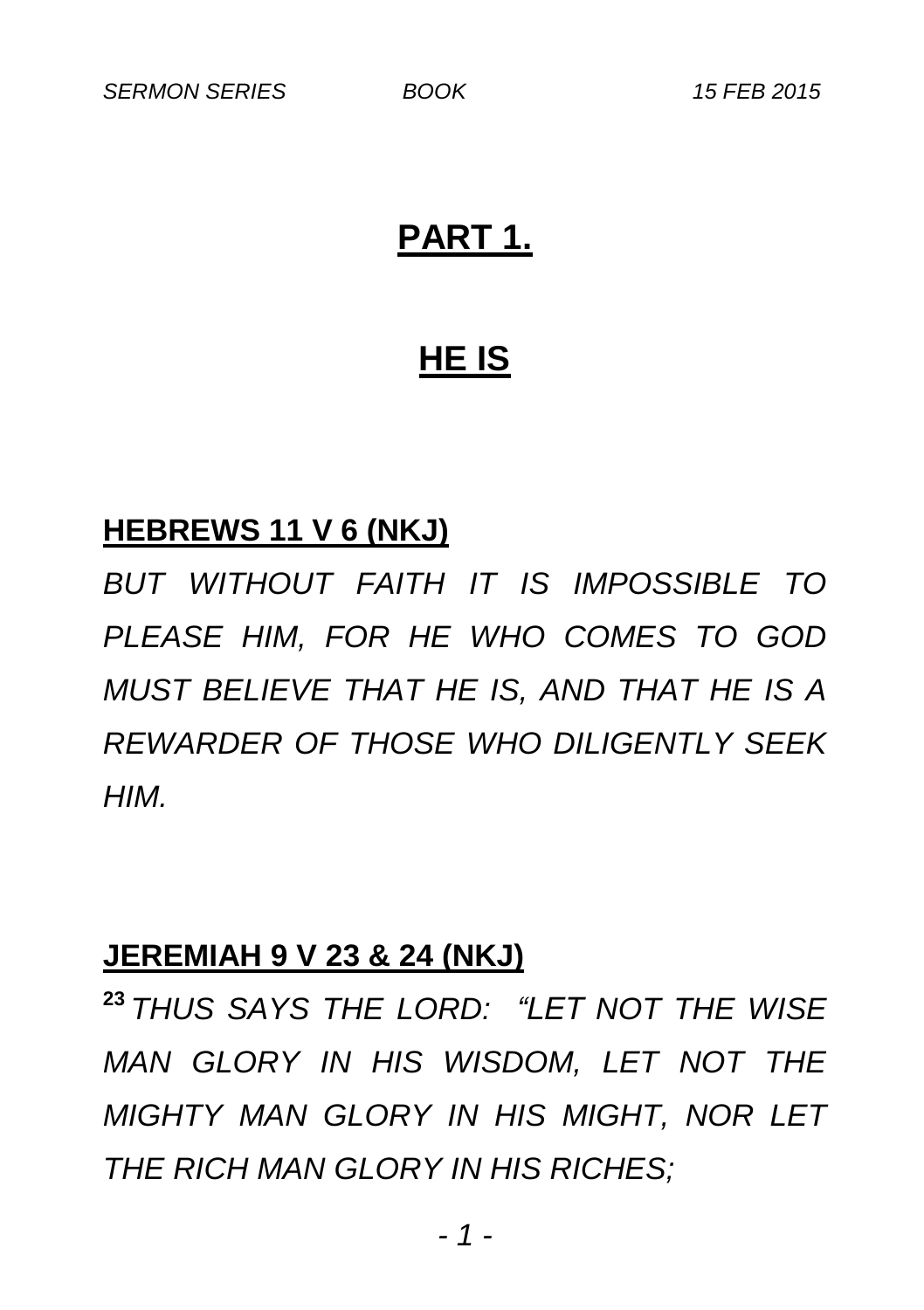**<sup>24</sup>** *BUT LET HIM WHO GLORIES GLORY IN THIS, THAT HE UNDERSTANDS AND KNOWS ME, THAT I AM THE LORD, EXERCISING LOVINGKINDNESS, JUDGMENT, AND RIGHTEOUSNESS IN THE EARTH. FOR IN THESE I DELIGHT," SAYS THE LORD.*

**HE "IS" JESUS**

### **COL 1 V 15 – 18 (MSG)**

*WE LOOK AT THIS SON AND SEE THE GOD WHO CANNOT BE SEEN. WE LOOK AT THIS SON AND SEE GOD'S ORIGINAL PURPOSE IN EVERYTHING CREATED. FOR EVERYTHING, ABSOLUTELY EVERYTHING, ABOVE AND BELOW, VISIBLE AND INVISIBLE, RANK AFTER RANK AFTER RANK OF ANGELS —*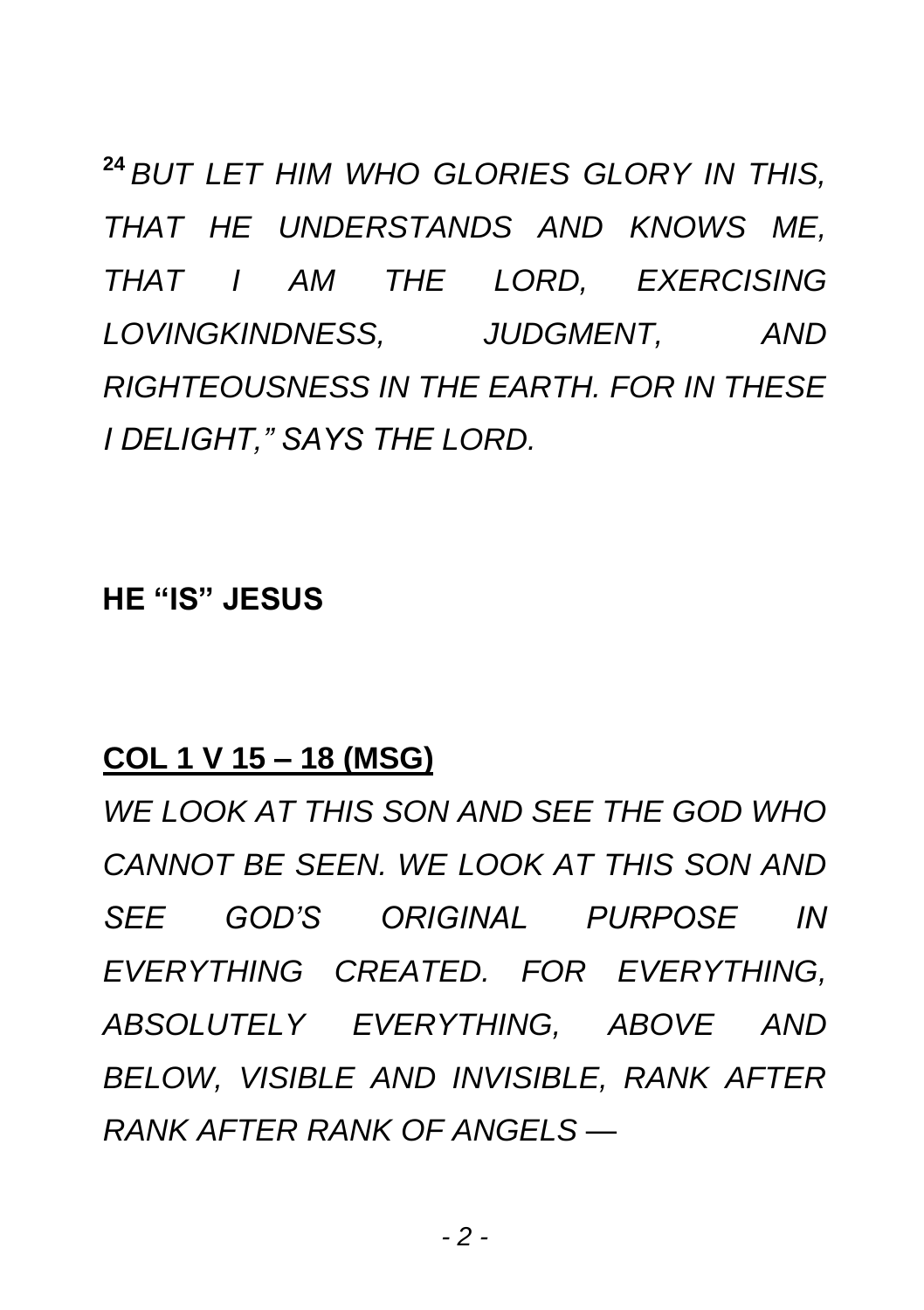*EVERYTHING GOT STARTED IN HIM AND FINDS ITS PURPOSE IN HIM. HE WAS THERE BEFORE ANY OF IT CAME INTO EXISTENCE AND HOLDS IT ALL TOGETHER RIGHT UP TO THIS MOMENT. AND WHEN IT COMES TO THE CHURCH, HE ORGANIZES AND HOLDS IT TOGETHER, LIKE A HEAD DOES A BODY.*

# **1. HE IS ELOHIM - THE SOVEREIGN MIGHTY CREATOR**

**ELOHIM IS THE FIRST TITLE OF GOD THAT YOU ENCOUNTER IN THE BIBLE.**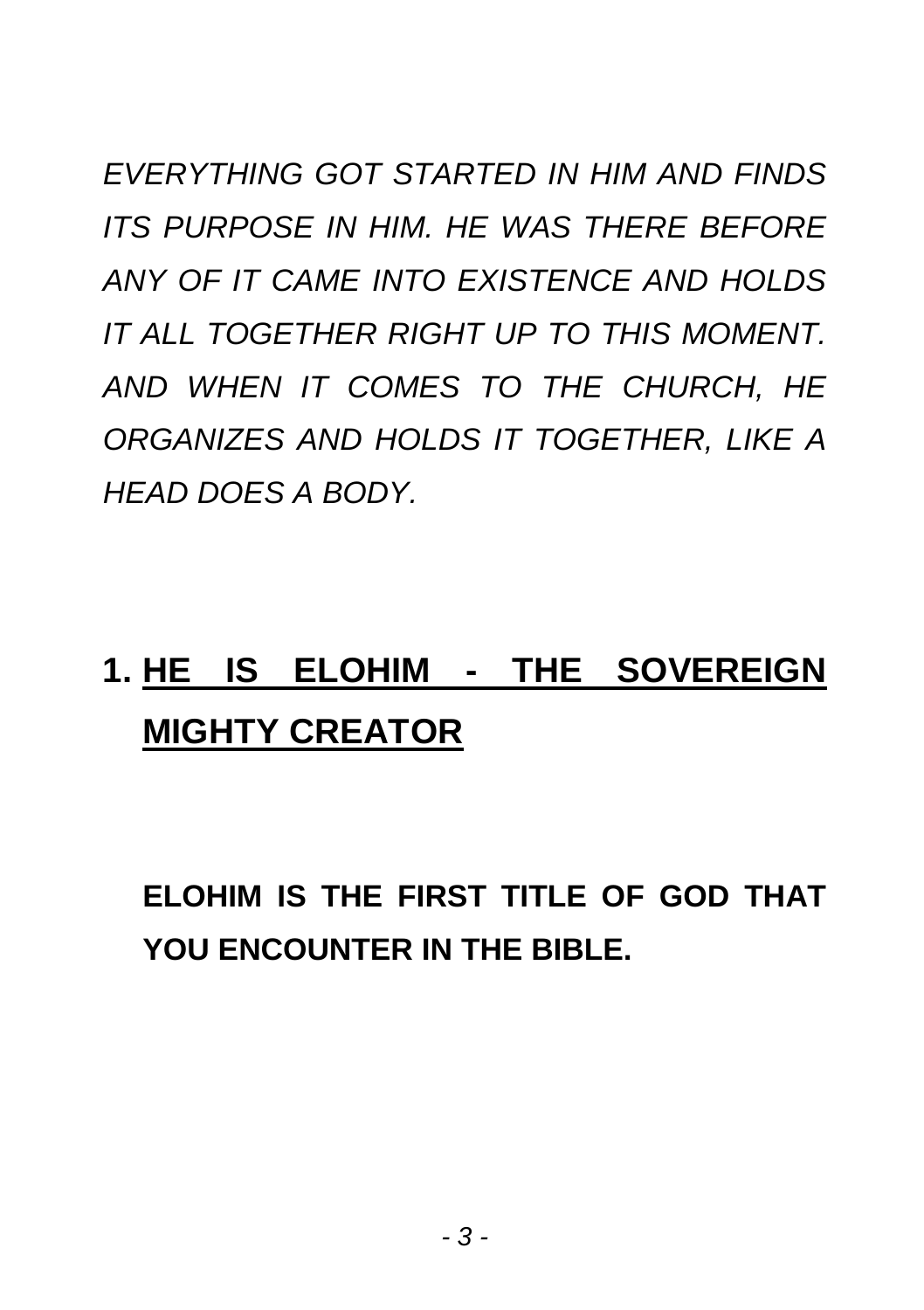### **GENESIS 1 V 1 (NKJ)**

*IN THE BEGINNING GOD CREATED THE HEAVENS AND THE EARTH*

**ELOHIM** *IS ONE OF GOD'S MORE FREQUENTLY OCCURING TITLES; IT SHOWS UP MORE THAT 2 500 TIMES IN THE BIBLE!*

*IT DESCRIBES GOD'S GREATNESS AND GLORY; IT DISPLAYS GOD'S POWER AND SOVEREIGNTY*

*IT MAKES A STATEMENT THAT TREMENDOUS, UNIMAGINABLE POWER IS INVOLVED IN THE FORCE OF GOD'S CREATIVITY.*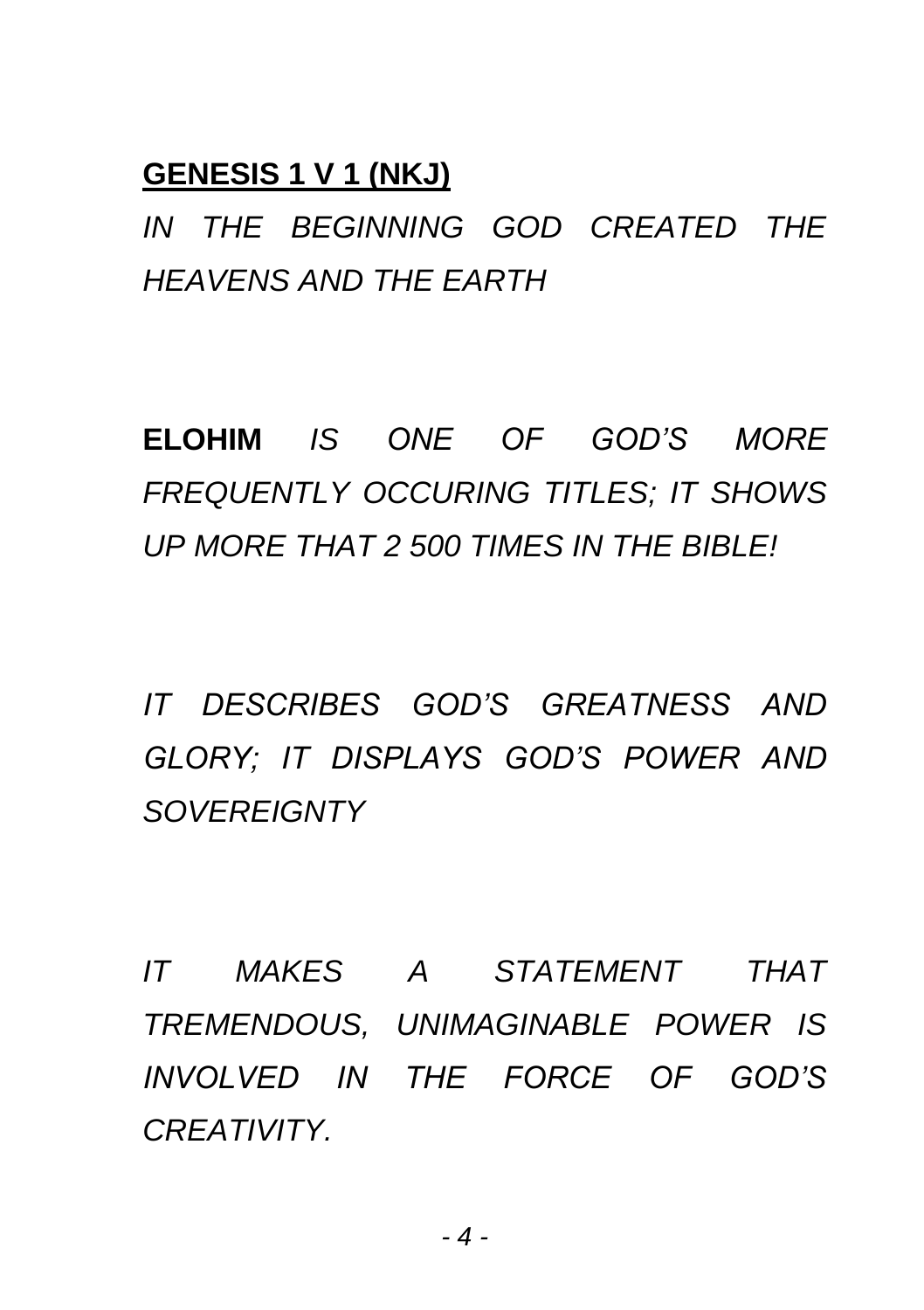## **HEBREWS 11 V 3 (NKJ)**

*BY FAITH WE UNDERSTAND THAT THE WORLDS WERE FRAMED BY THE WORD OF GOD, SO THAT THE THINGS WHICH ARE SEEN WERE NOT MADE OF THINGS WHICH ARE VISIBLE*

*THE HEBREW ENDING FOR ELOHIM IS PLURAL! WHY – BECAUSE IT DESCRIBES THE DIVINE TRINITYOF THE GODHEAD – FATHER - SON -HOLY SPIRIT.*

*SEVERAL PLACES THROUGHOUT THE BIBLE CONFIRM THIS PLURALITY.*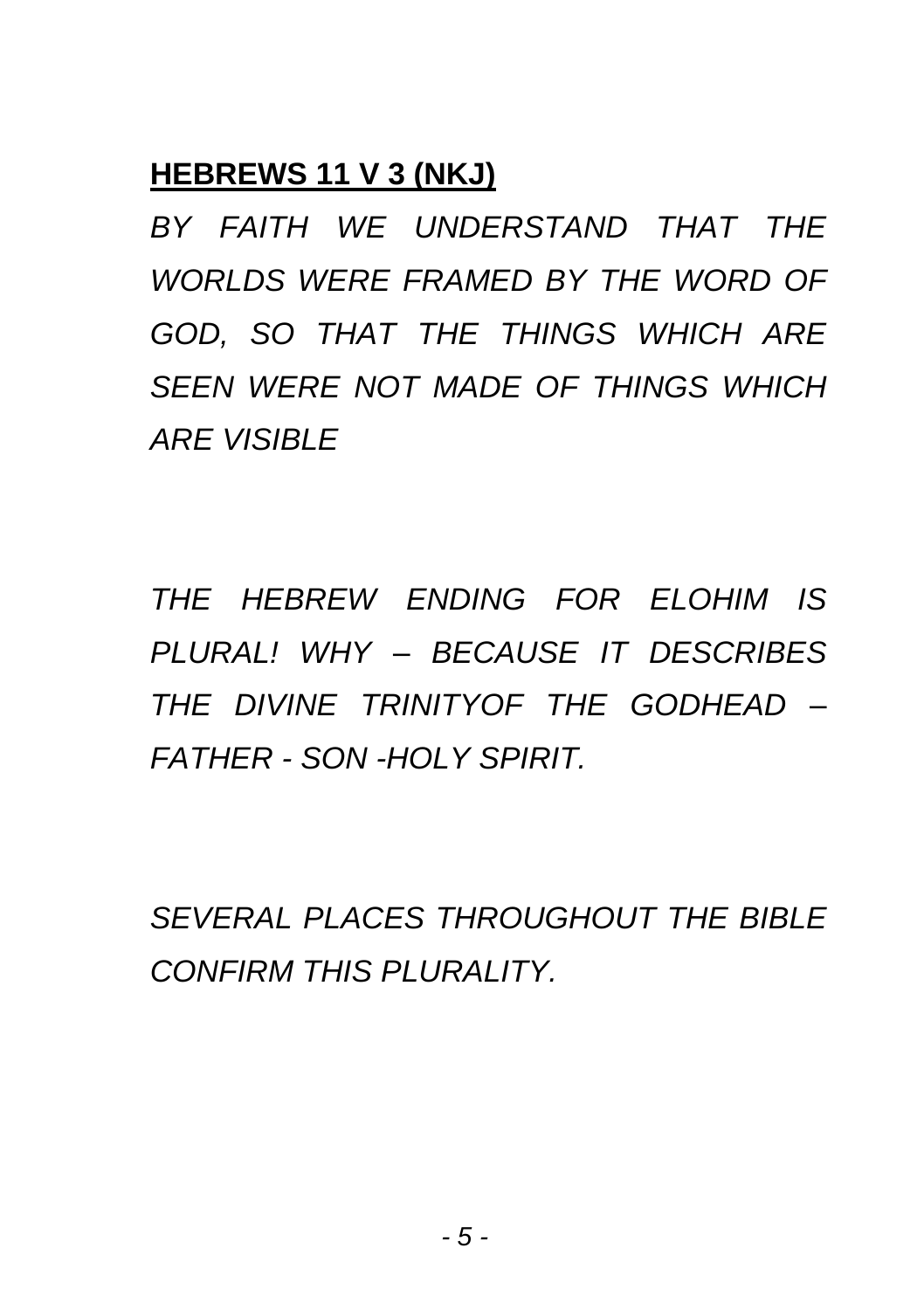## **GENESIS 1 V 26 – 27 (NKJ)**

*THEN GOD SAID, "LET US MAKE MAN IN OUR IMAGE, ACCORDING TO OUR LIKENESS; LET THEM HAVE DOMINION OVER THE FISH OF THE SEA, OVER THE BIRDS OF THE AIR, AND OVER THE CATTLE, OVER ALL THE EARTH AND OVER EVERY CREEPING THING THAT CREEPS ON THE EARTH."* **<sup>27</sup>** *SO GOD CREATED MAN IN HIS OWN IMAGE; IN THE IMAGE OF GOD HE CREATED HIM; MALE AND FEMALE HE CREATED THEM*

*HOLY SPIRIT INVOLVED IN CREATIVITY*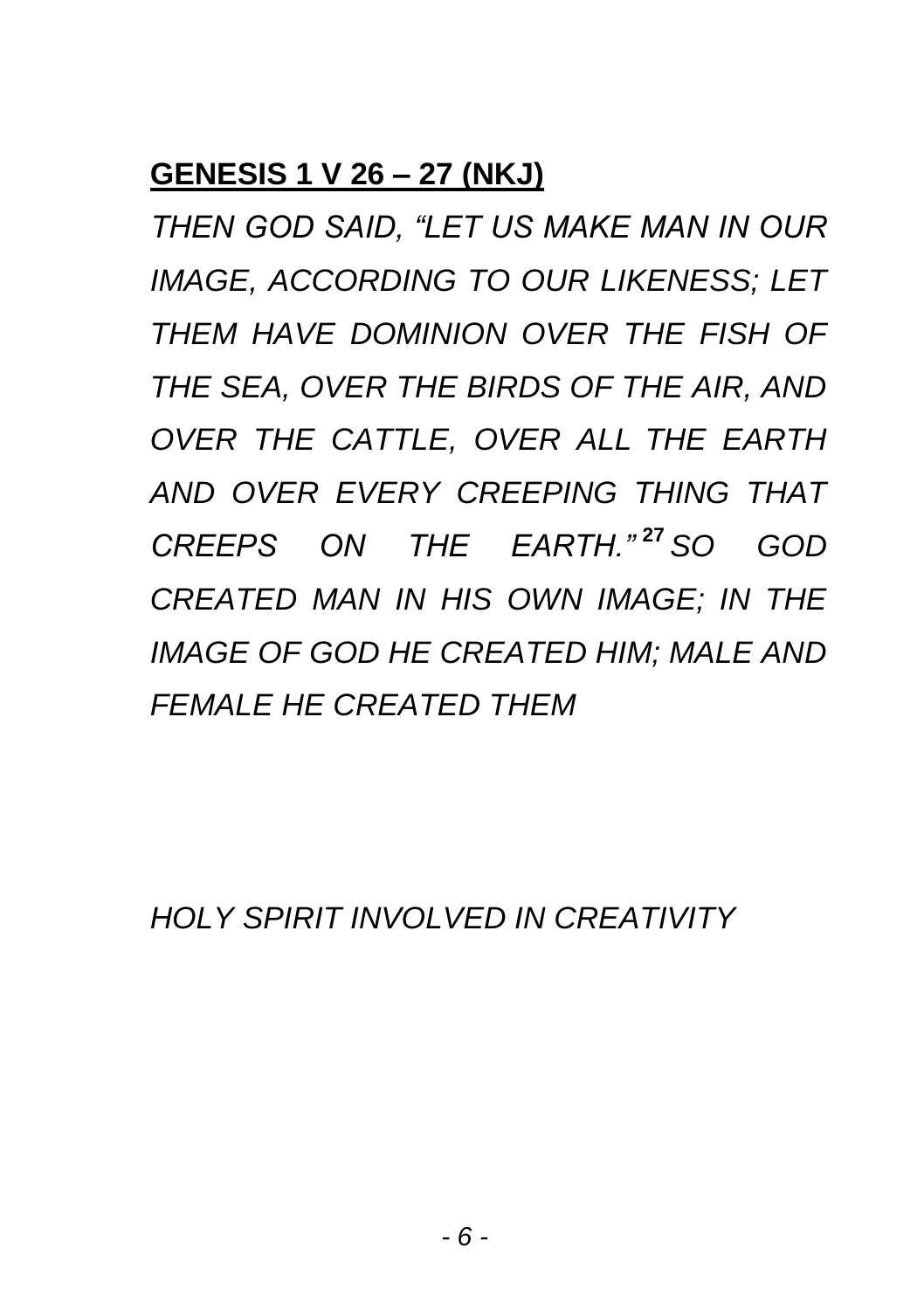### **GENESIS 1 V 2- 3 (NKJ)**

**2** *THE EARTH WAS WITHOUT FORM, AND VOID; AND DARKNESS WAS ON THE FACE OF THE DEEP. AND THE SPIRIT OF GOD WAS HOVERING OVER THE FACE OF THE WATERS.* **<sup>3</sup>** *THEN GOD SAID, "LET THERE BE LIGHT"; AND THERE WAS LIGHT.*

## **HOLY SPIRIT MOVING UPON THE FACE OF THE WATERS**

## **JESUS WAS ACTIVELY INVOLVED WITH CREATION**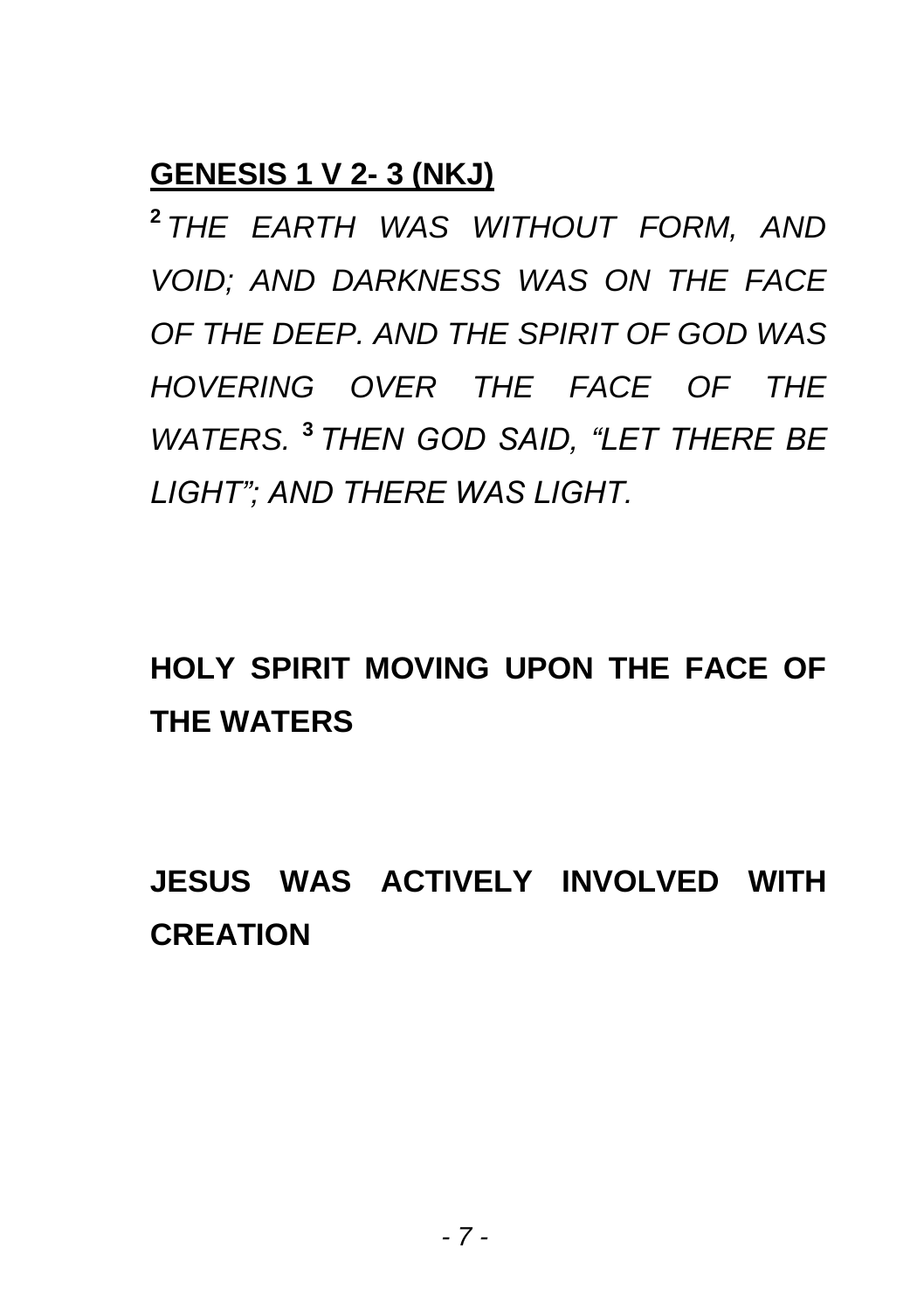## **COLOSSIANS 1 V 16 (NKJ)**

*FOR BY HIM ALL THINGS WERE CREATED THAT ARE IN HEAVEN AND THAT ARE ON EARTH, VISIBLE AND INVISIBLE, WHETHER THRONES OR DOMINIONS OR PRINCIPALITIES OR POWERS. ALL THINGS WERE CREATED THROUGH HIM AND FOR HIM.*

**ELOHIM** *– ACTIVE, PRESENT AND FULL OF CREATIVE POWER*

*JESUS SAID:*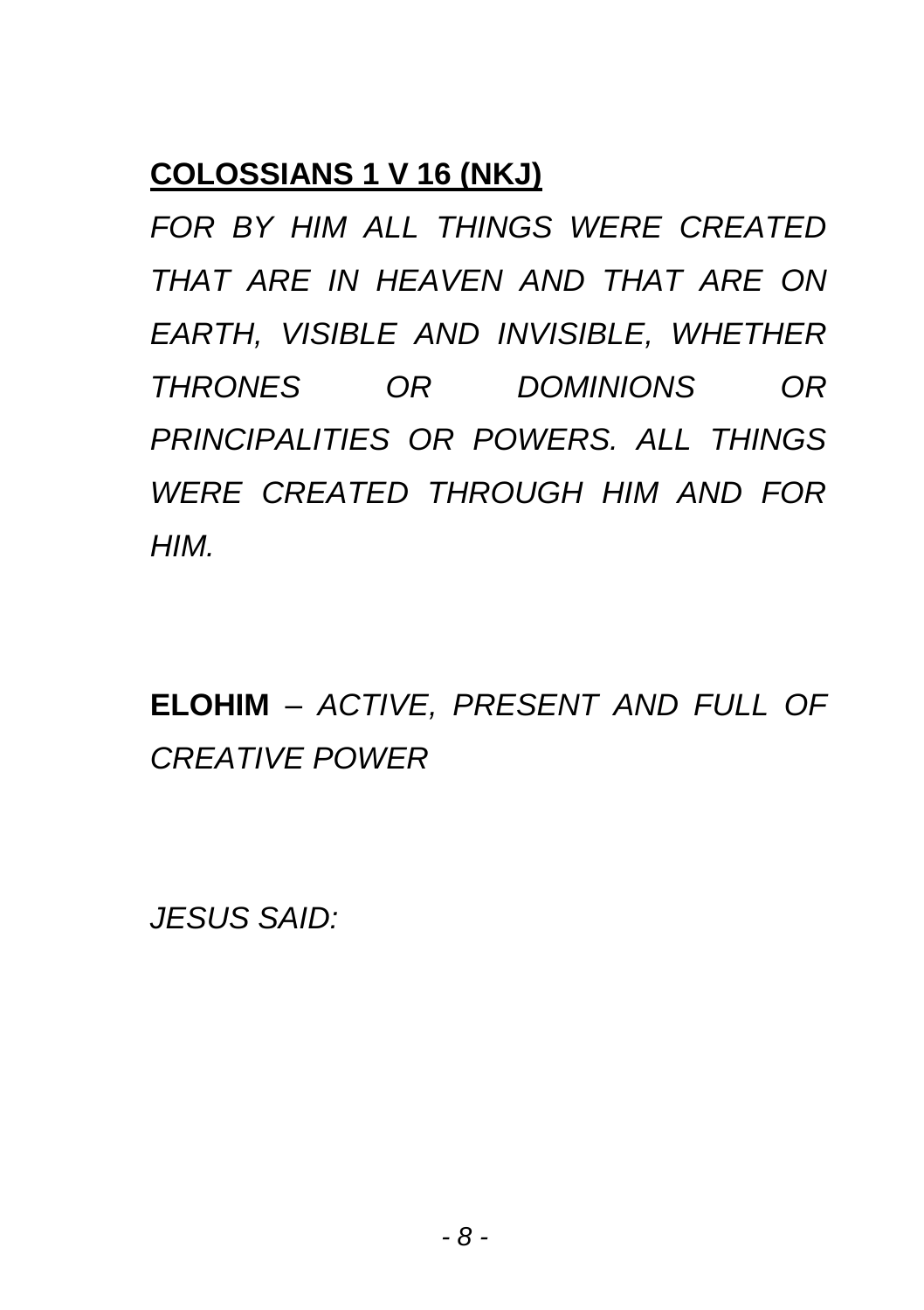## **JOHN 8 V 58 (NKJ)**

*JESUS SAID TO THEM, "MOST ASSUREDLY, I SAY TO YOU, BEFORE ABRAHAM WAS, I AM."*

*GOD IS THE ARCHITECT, JESUS IS THE BUILDER, AND THE HOLY SPIRIT IS HE WHO BREATHES THE LIFE OF GOD INTO THE STRUCTURE.*

# **2. IT IS ELOHIM WHO MAKES COVENANTS WITH WHOM HE CREATED**

*PAUL SAID:*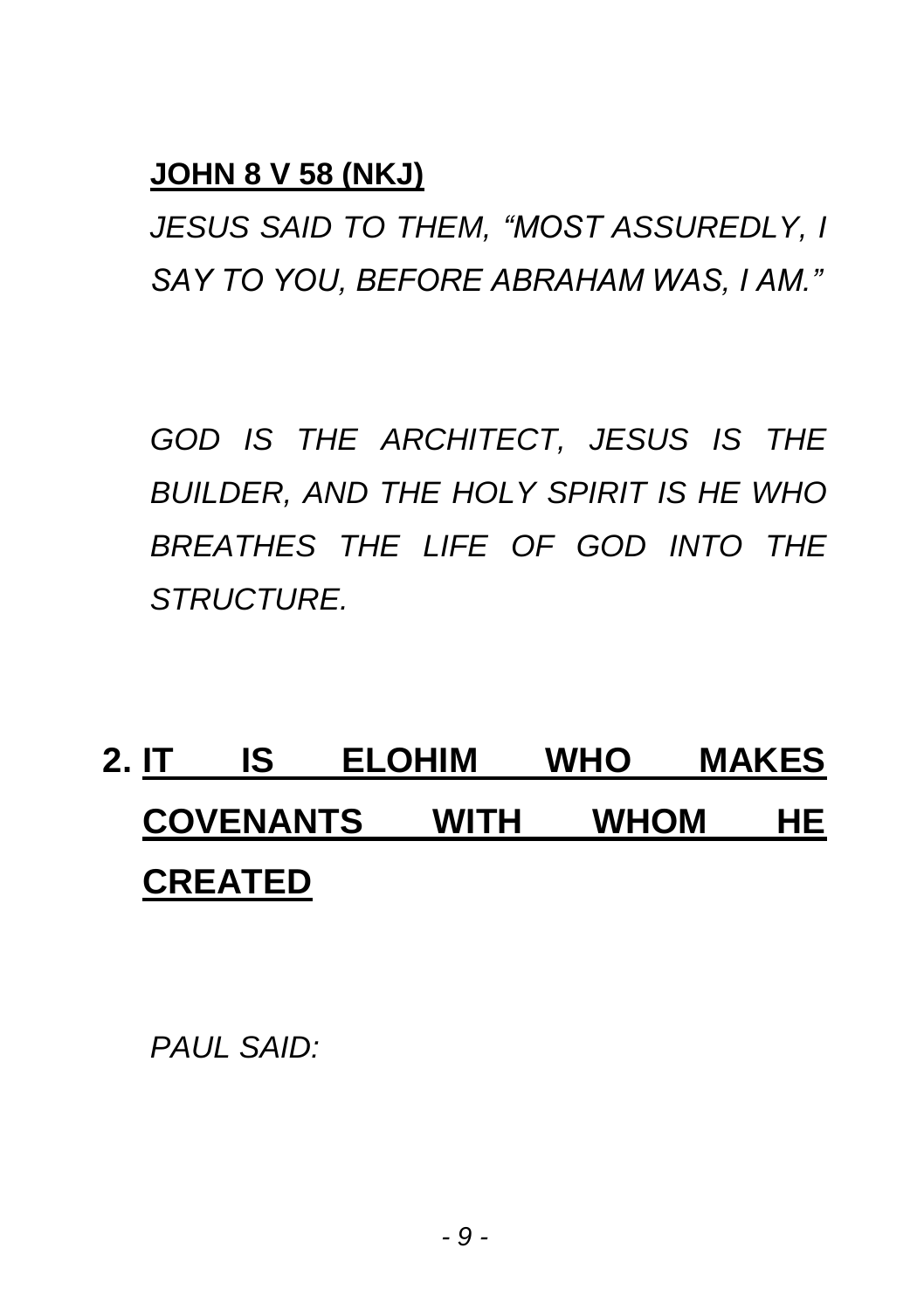## **ROMANS 1 V 16 (NKJ)**

*FOR I AM NOT ASHAMED OF THE GOSPEL OF CHRIST, FOR IT IS THE POWER OF GOD TO SALVATION FOR EVERYONE WHO BELIEVES, FOR THE JEW FIRST AND ALSO FOR THE GREEK.*

#### **GENESIS 9 V 11 – 13 (NKJ)**

*THUS I ESTABLISH MY COVENANT WITH YOU: NEVER AGAIN SHALL ALL FLESH BE CUT OFF BY THE WATERS OF THE FLOOD; NEVER AGAIN SHALL THERE BE A FLOOD TO DESTROY THE EARTH."* **<sup>12</sup>** *AND GOD SAID: "THIS IS THE SIGN OF THE COVENANT WHICH I MAKE BETWEEN ME AND YOU, AND EVERY LIVING CREATURE THAT IS WITH YOU, FOR PERPETUAL GENERATIONS:*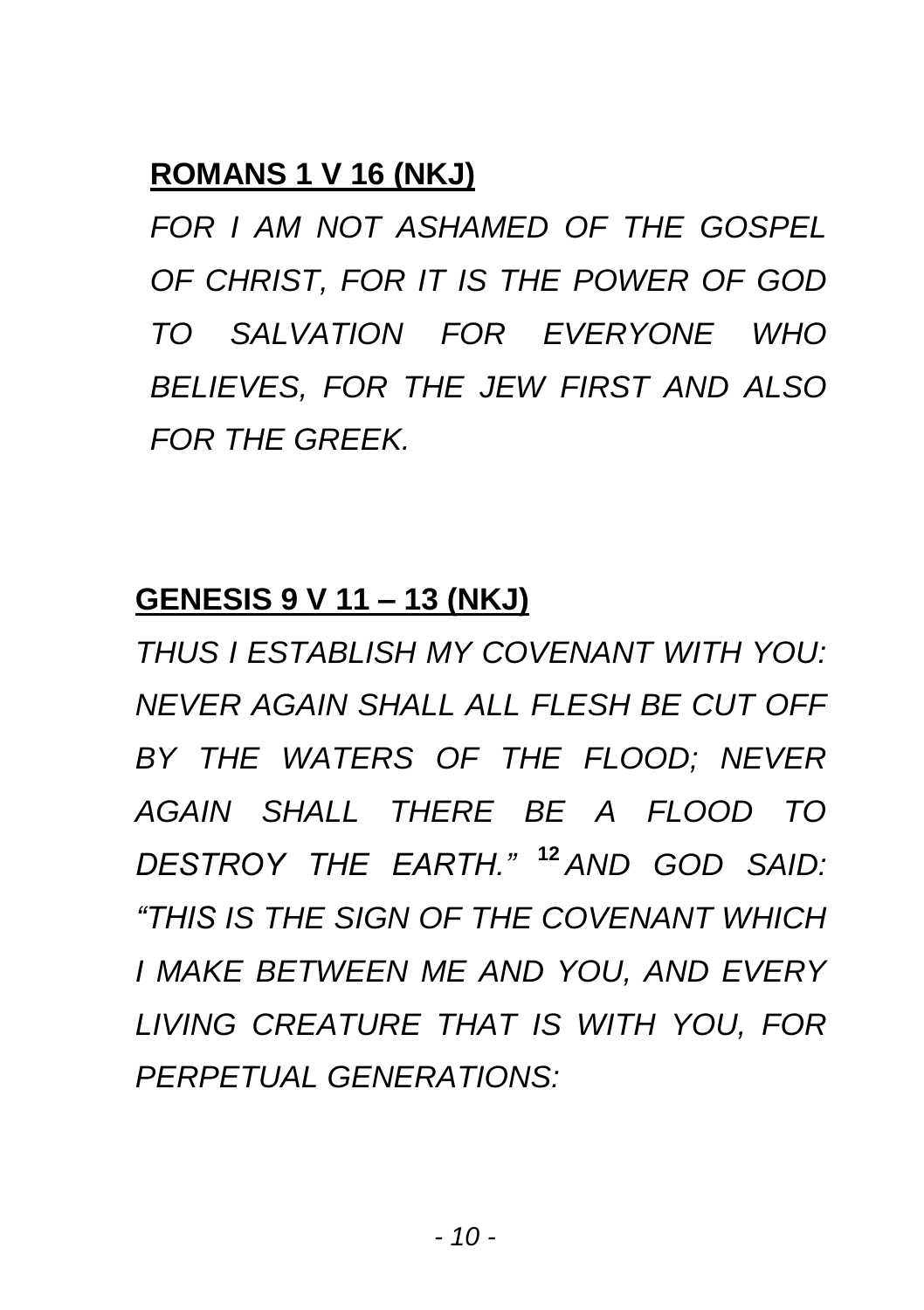## **13** *I SET MY RAINBOW IN THE CLOUD, AND IT SHALL BE FOR THE SIGN OF THE COVENANT BETWEEN ME AND THE EARTH.*

*GOD MADE COVENANT WITH ABRAHAM TOO.*

## *WHEN GOD SPOKE TO HIM HE USED*  **ELOHIM** *AND* **JEHOVAH**

### **GENESIS 12 V 1 – 3 (NKJ)**

*NOW THE LORD HAD SAID TO ABRAM: "GET OUT OF YOUR COUNTRY, FROM YOUR FAMILY AND FROM YOUR FATHER'S HOUSE, TO A LAND THAT I WILL SHOW YOU.* **<sup>2</sup>** *I WILL MAKE YOU A GREAT NATION;*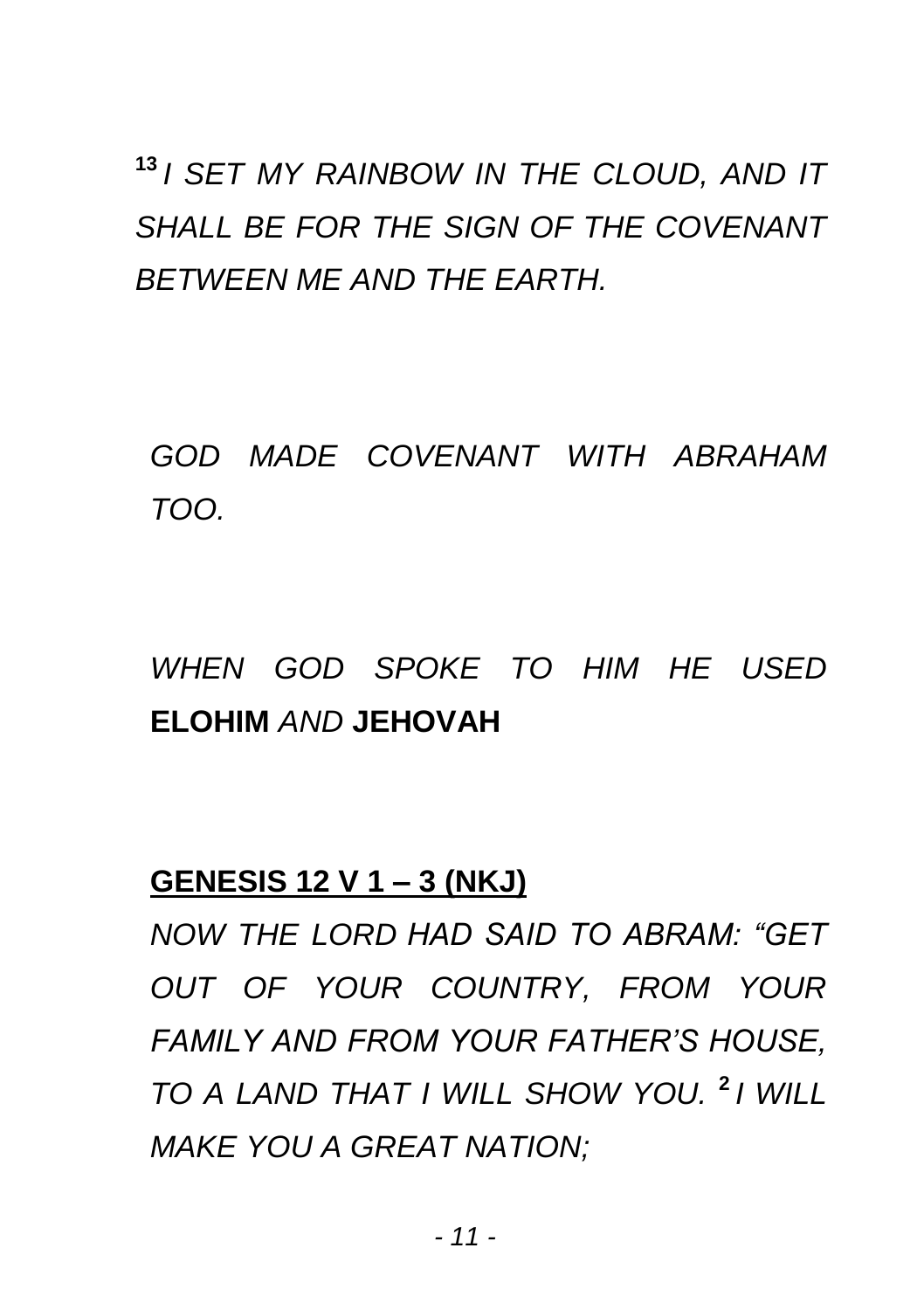*I WILL BLESS YOU AND MAKE YOUR NAME GREAT; AND YOU SHALL BE A BLESSING.* **<sup>3</sup>** *I WILL BLESS THOSE WHO BLESS YOU, AND I WILL CURSE HIM WHO CURSES YOU; AND IN YOU ALL THE FAMILIES OF THE EARTH SHALL BE BLESSED."*

*SPOKE TO HIM – A GOD OF BLESSING!*

### **GENESIS 15 V 2 – 5 (NKJ)**

*BUT ABRAM SAID, "LORD GOD, WHAT WILL YOU GIVE ME, SEEING I GO CHILDLESS, AND THE HEIR OF MY HOUSE IS ELIEZER OF DAMASCUS?"* **<sup>3</sup>** *THEN ABRAM SAID, "LOOK, YOU HAVE GIVEN ME NO OFFSPRING; INDEED ONE BORN IN MY HOUSE IS MY HEIR!"* **<sup>4</sup>** *AND BEHOLD,*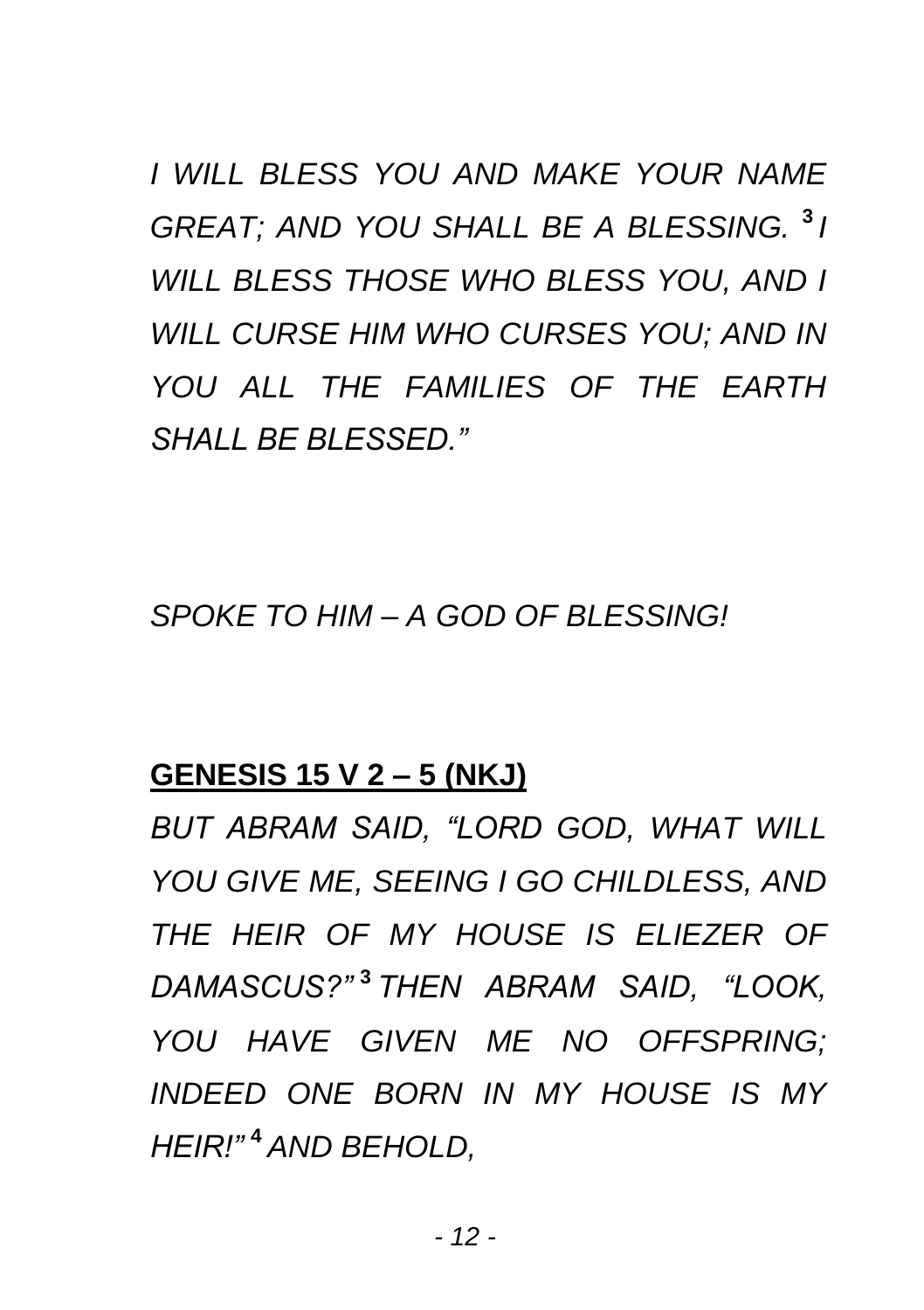*THE WORD OF THE LORD CAME TO HIM, SAYING, "THIS ONE SHALL NOT BE YOUR HEIR, BUT ONE WHO WILL COME FROM YOUR OWN BODY SHALL BE YOUR HEIR."* **5** *THEN HE BROUGHT HIM OUTSIDE AND SAID, "LOOK NOW TOWARD HEAVEN, AND COUNT THE STARS IF YOU ARE ABLE TO NUMBER THEM." AND HE SAID TO HIM, "SO SHALL YOUR DESCENDANTS BE."*

*GOD'S BLESSING WAS ON ABRAM – ABRAHAM*

#### **GENESIS 13 V 8 – 9 (NKJ)**

*SO ABRAM SAID TO LOT, "PLEASE LET THERE BE NO STRIFE BETWEEN YOU AND ME, AND BETWEEN MY HERDSMEN*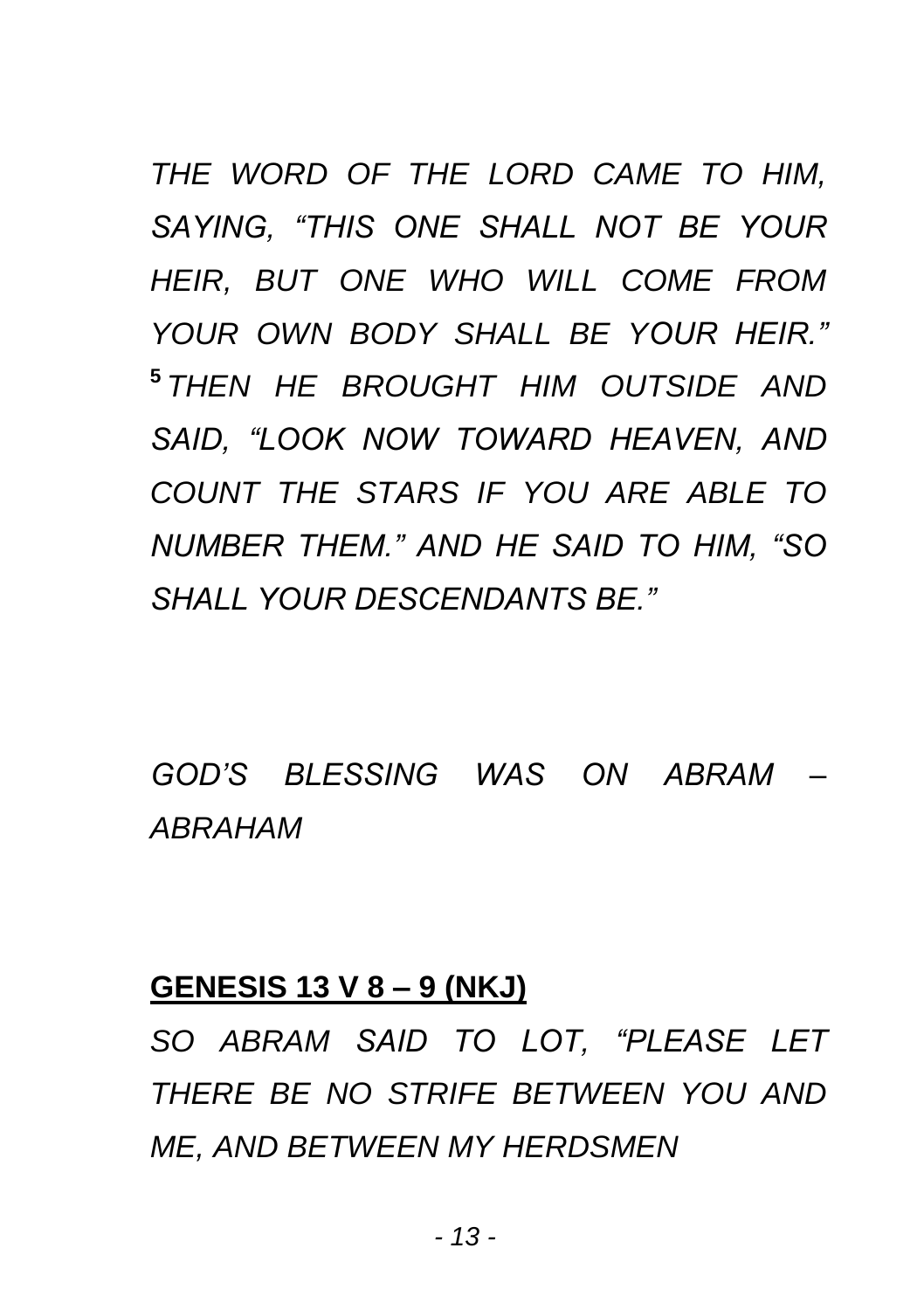*AND YOUR HERDSMEN; FOR WE ARE BRETHREN.* **<sup>9</sup>** *IS NOT THE WHOLE LAND BEFORE YOU? PLEASE SEPARATE FROM ME. IF YOU TAKE THE LEFT, THEN I WILL GO TO THE RIGHT; OR, IF YOU GO TO THE RIGHT, THEN I WILL GO TO THE LEFT."*

## **3. ELOHIM GAVE VISION**

#### **GENESIS 13 V 14 – 15 (NKJ)**

*AND THE LORD SAID TO ABRAM, AFTER LOT HAD SEPARATED FROM HIM: "LIFT YOUR EYES NOW AND LOOK FROM THE PLACE WHERE YOU ARE — NORTHWARD, SOUTHWARD, EASTWARD, AND WESTWARD;*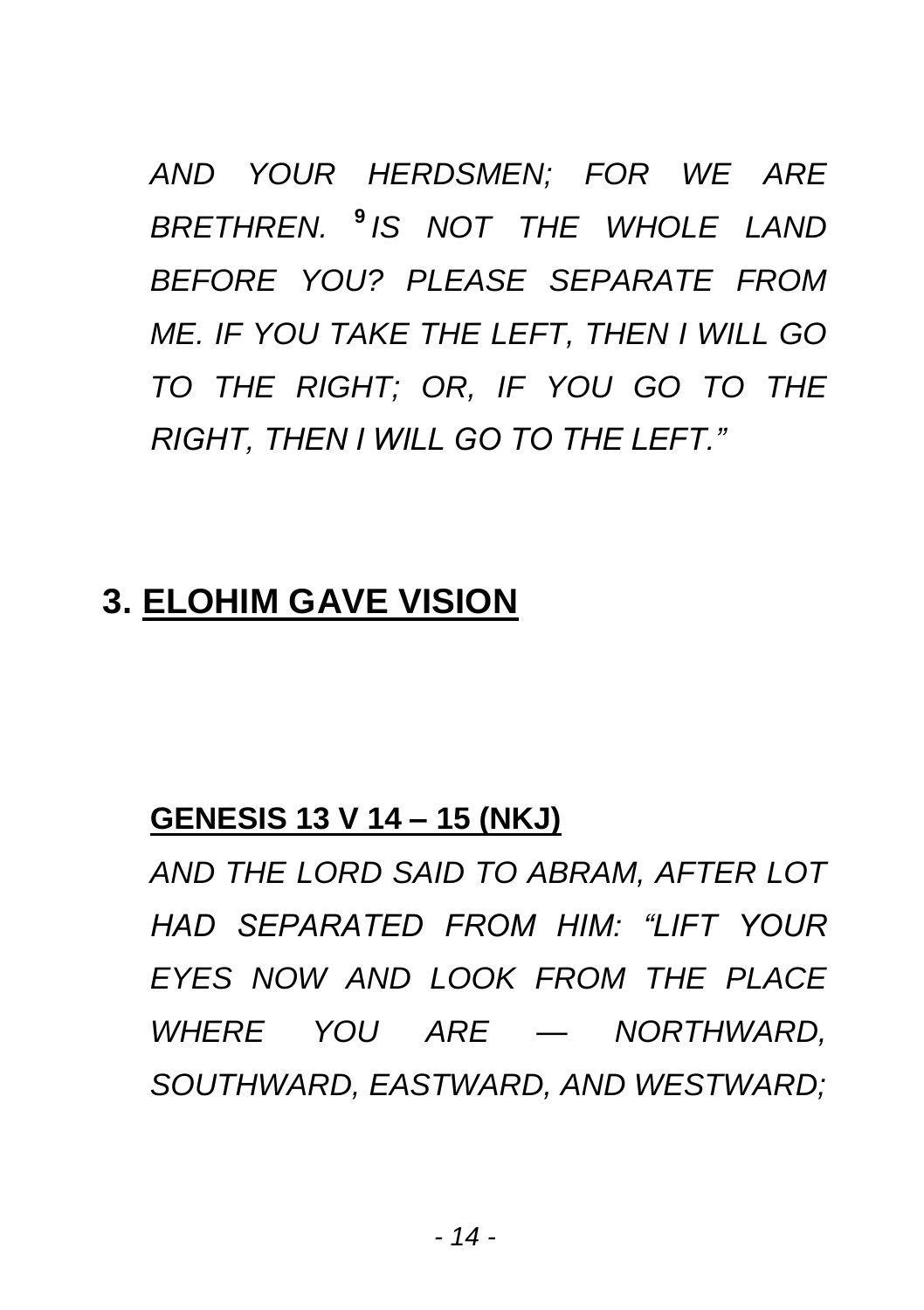**<sup>15</sup>** *FOR ALL THE LAND WHICH YOU SEE I GIVE TO YOU AND YOUR DESCENDANTS FOREVER.*

## **GENESIS 13 V 17 (NKJ)**

*ARISE, WALK IN THE LAND THROUGH ITS LENGTH AND ITS WIDTH, FOR I GIVE IT TO YOU*

*A FAITH VISION ISN'T ENOUGH, YOU HAVE TO ACT ON IT*

# **4. GOD WANTS YOU TO RELY ON HIM AS YOUR SOURCE OF POWER AND MIGHT**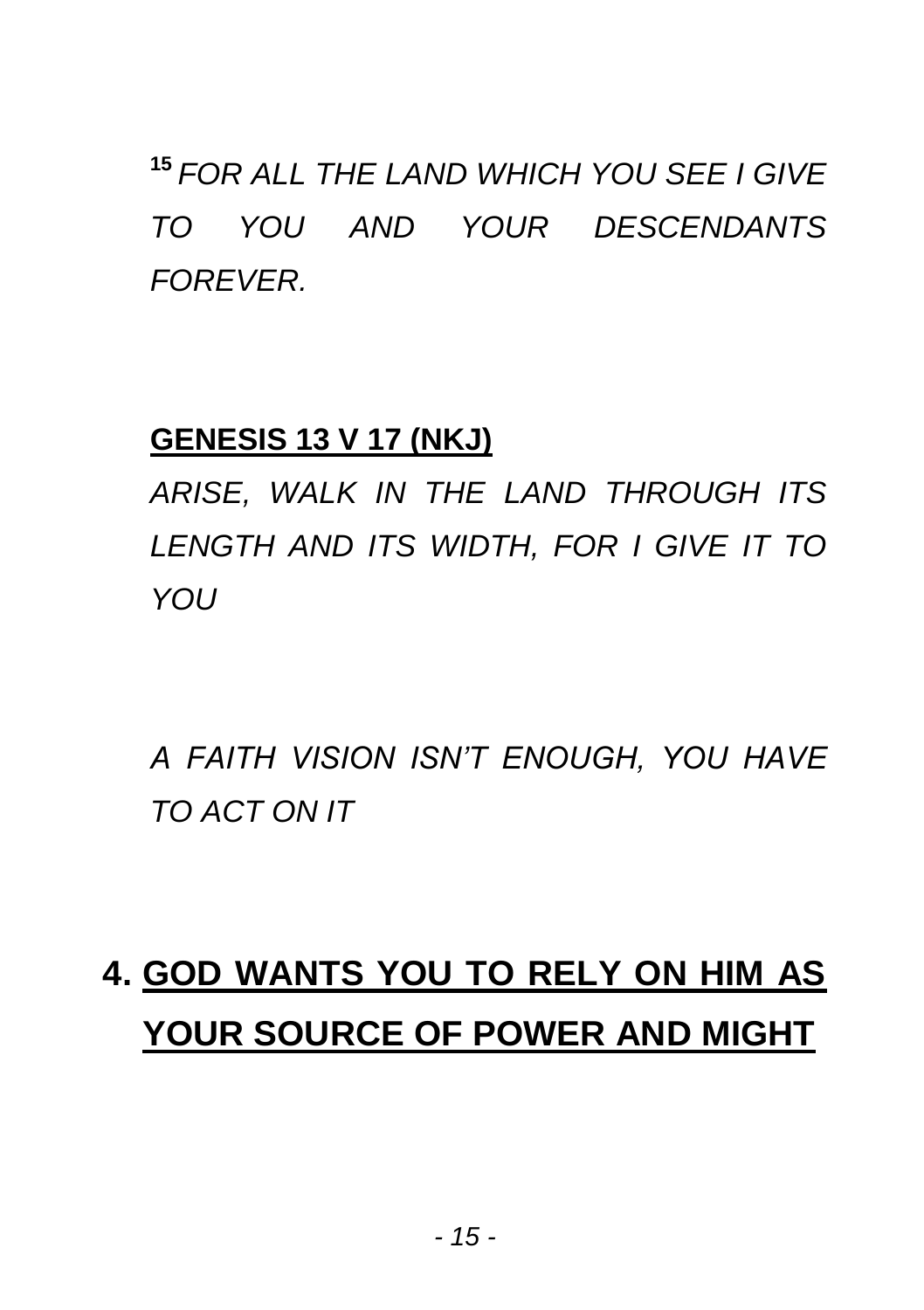## **HE WANTS TO BE ELOHIM TO YOU!**

#### **SALM 91 V 2 – 4 (NKJ)**

**2** *I WILL SAY OF THE LORD, "HE IS MY REFUGE AND MY FORTRESS; MY GOD, IN HIM I WILL TRUST."* **<sup>3</sup>** *SURELY HE SHALL DELIVER YOU FROM THE SNARE OF THE FOWLER AND FROM THE PERILOUS PESTILENCE.* **<sup>4</sup>** *HE SHALL COVER YOU WITH HIS FEATHERS, AND UNDER HIS WINGS YOU SHALL TAKE REFUGE; HIS TRUTH SHALL BE YOUR SHIELD AND BUCKLER.*